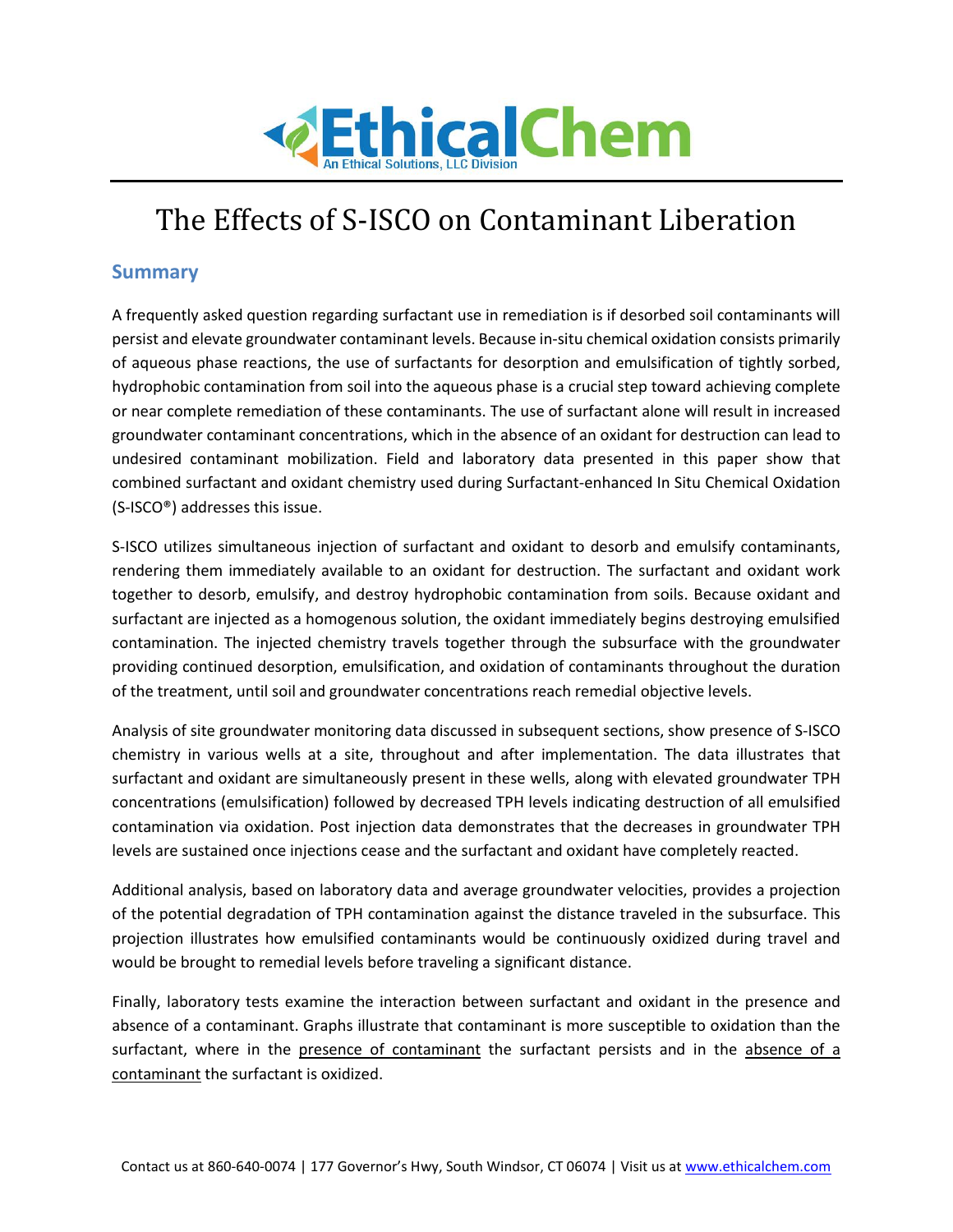Overall, field and laboratory data show combined surfactant and oxidant chemistry used during S-ISCO provides effective solubilization and simultaneous oxidation of soil-sorbed, hydrophobic contaminants, leaving behind remediated soil and clean groundwater that meet site cleanup criteria.

## **Background**

Hydrophobic organic contamination, sorbed on soils and leaching into groundwater, is a persistent problem at many contaminated sites. Traditional In Situ Chemical Oxidation (ISCO) treatments attempt to address these sites using aqueous solutions containing activated oxidants to clean the groundwater. These aqueous based reactions are limited by the mass transfer of the hydrophobic contaminants into the aqueous phase as well as the limited contaminant surface area exposed to the aqueous phase oxidants. Due to these limitations, ISCO treatments typically leave sites with temporarily clean groundwater which is subject to rebound once contaminants leach back into the aqueous phase, from the unaddressed soilsorbed contaminants, re-establishing its equilibrium of contaminated groundwater.

S-ISCO was developed to address this issue. During a S-ISCO treatment proprietary plant-based surfactant and co-solvent blends are simultaneously injected with the oxidant in a homogeneous solution. This surfactant oxidant mixture works simultaneously to desorb and emulsify the contaminants while immediately exposing them to oxidants for destruction. By emulsifying contaminants in the aqueous phase, contaminant surface area is greatly increased thereby increasing the oxidants efficiency to contact and oxidize the contamination. The combination of a proprietary plant-based surfactant blend, VeruSOL, and an oxidant work efficiently together as the contaminants are more susceptible to oxidation than the surfactant, and therefore are primarily oxidized first, as shown in Example 2 in this document.

## **S-ISCO**

EthicalChem's patented S-ISCO process involves simultaneous use of surfactants with oxidants to desorb, emulsify, and destroy free phase contamination. The injected S-ISCO chemistry consists of an aqueous blend of surfactants, oxidants, and an activator, which exist in a stable homogenous solution with no risk of phase separation. This single solution travels through the subsurface exposing the sorbed contaminants to the surfactant and oxidant simultaneously. Once the surfactant has emulsified the contaminant into the aqueous phase it is immediately engaged with the oxidant for destruction. Additionally, the surfactants create a micro-emulsion, bringing the contamination into solution by encapsulating and solubilizing it in micro-sized micelles, thereby greatly increasing the surface area of the contamination that is available to oxidants for rapid destruction.

Unlike surfactant flush methods there is never a case during S-ISCO implementation where surfactant would be traveling alone through the subsurface without an oxidant. During S-ISCO injections, surfactant and oxidants are strategically dosed to minimize or eliminate the risk of surfactant outlasting the oxidant. Combined oxidant-surfactant solution will allow for destruction of emulsified contaminants before they travel a significant distance from the point of desorption, given typical groundwater velocities. Remedial activities using S-ISCO have been completed near sensitive receptors including bodies of water. Strategically placed monitoring wells around the site and off site enable monitoring movement of S-ISCO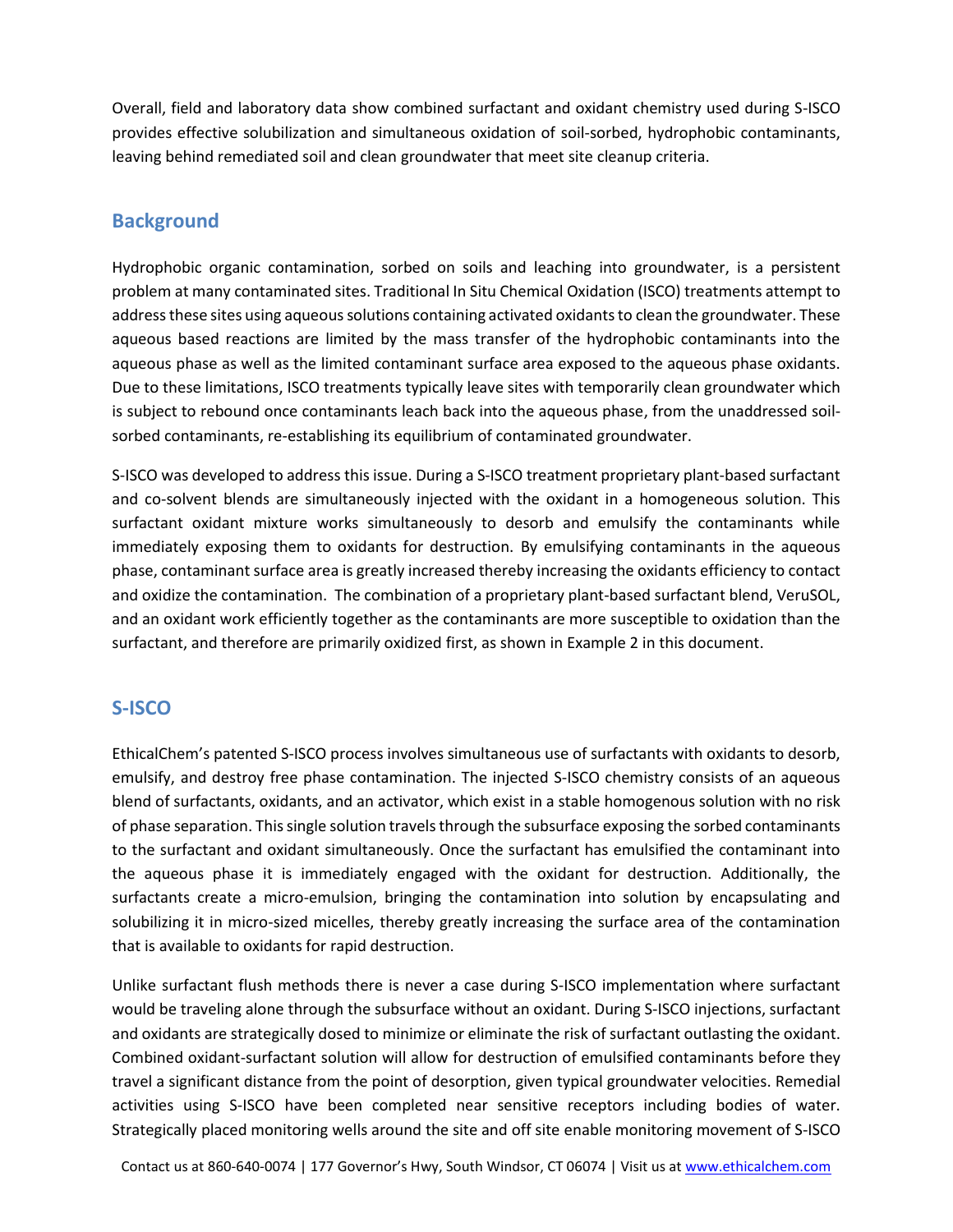chemistry and verify that emulsified contaminants do not approach sensitive receptors. Throughout the implementation and post-injection monitoring periods, monitoring wells are sampled and analyzed to ensure S-ISCO chemistry is flowing to the desired locations, contaminants are not traveling beyond desired boundaries, and to confirm all chemical components (surfactant and oxidant) are still present as the chemistry travels through the subsurface.

Monitoring data from a New York City area full scale implementation presented below demonstrates simultaneous travel of all S-ISCO chemicals throughout the subsurface. Additionally, a theoretical analysis was completed using a combination of laboratory treatability data from contaminated site treatability tests, along with a range of site groundwater seepage velocities. The two analyses illustrate simultaneous travel of oxidants and surfactants in the subsurface, along with the range of potential contaminant travel versus the time it takes to oxidize emulsified contaminants. Finally, laboratory data is presented which illustrates the persistence of S-ISCO surfactants when a contaminant is present, and where in the absence of a contaminant the surfactant is oxidized.

# **Field and Laboratory Data**

## **Example 1: Site monitoring data from an MGP site located adjacent to a river**

The graph below depicts S-ISCO chemicals, VeruSOL surfactant and sodium persulfate, along with aqueous phase TPH concentrations, at a monitoring well located within the treatment area. The x-axis represents the timeframe of the entire project beginning with injections in October through March, followed by postinjection monitoring through July.

The graph shows the presence of VeruSOL and persulfate immediately after injections began (A). The surfactant and oxidant arrive together at this well, with no emulsified TPH. As the surfactant begins to desorb and emulsify contaminants from the soil matrix, the aqueous TPH concentrations spike up to a maximum of 215 mg/L in this well (B). At the same time while the TPH is elevated,



monitoring data shows surfactant and oxidant still present in this well. Throughout the injection period and a few weeks post injection, persulfate was present at this well, and was oxidizing the emulsified TPH.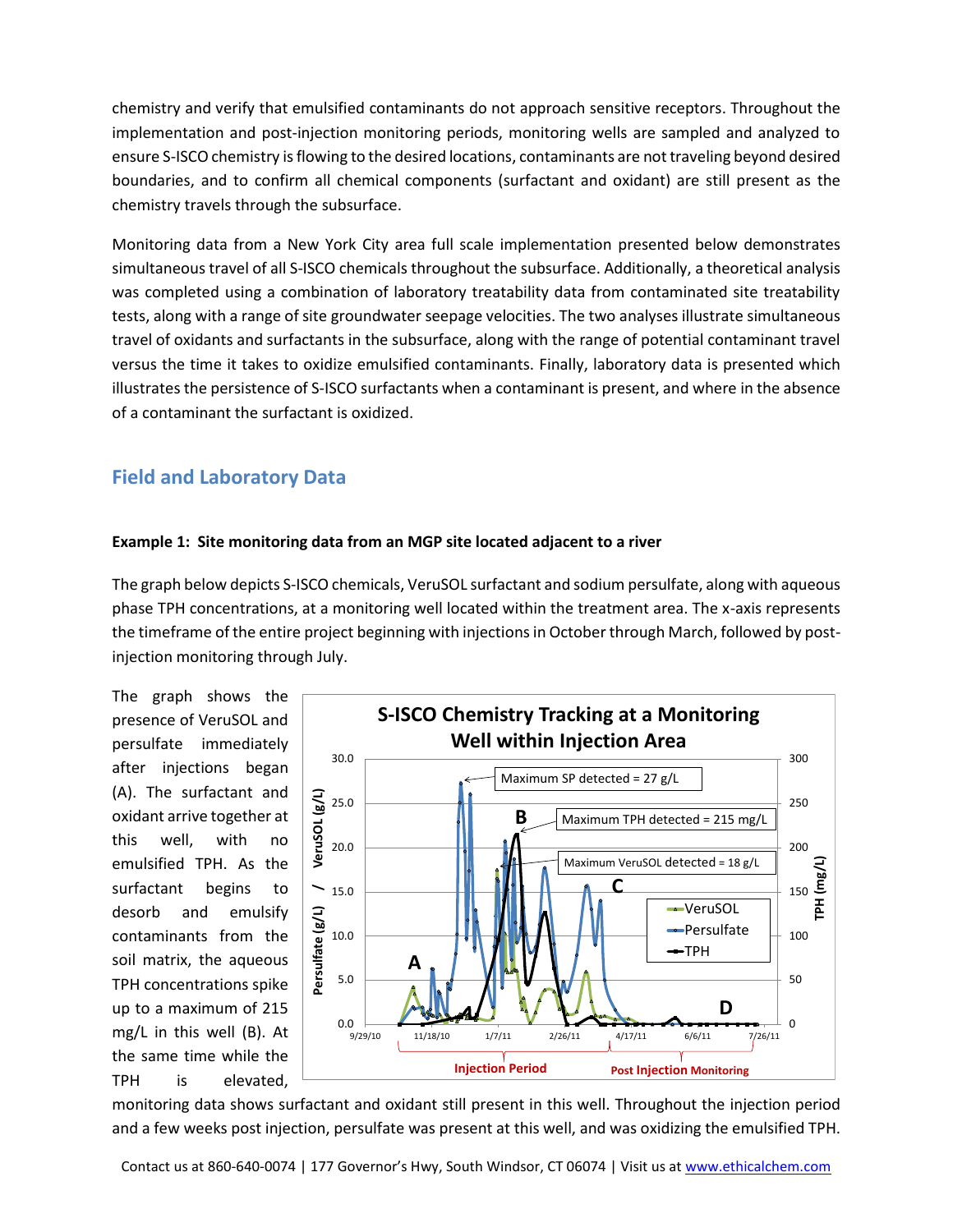Toward the end of injections, in March, the aqueous TPH concentrations return close to non-detect levels while oxidant and low amounts of surfactant still remain present (C). The presence of surfactant along with the declining TPH indicates that the surrounding soil has been effectively cleaned of the sorbed MGP material (i.e. there is no TPH left to solubilize). Shortly after injections ceased all the groundwater parameters showed no indication of surfactant and oxidant suggesting both surfactant and oxidant have eventually been completely consumed (D).

The graph to the right illustrates the presence of S-ISCO chemistry and emulsified TPH present in a well side-gradient to the injection wells. Shortly after injections began, oxidant, surfactant, and emulsified TPH are present in this well (A). Throughout injections the surfactant and emulsified TPH remain present (B) along with a strong presence of oxidant (C). Data demonstrates how the surfactant and



emulsified TPH are eliminated toward the end of the injection period (March), however oxidant remains. Post injection monitoring parameters showed a small presence of residual oxidant and a trace of surfactant, however no sign of emulsified TPH was observed moving through this well (D).

The third graph (right) shows parameter data collected at the same site from a down-gradient well. This data shows a minor presence of all S-ISCO chemicals (VeruSOL and persulfate) continuing to work and desorb TPH from the soil down gradient from the injection wells. The maximum concentrations seen are 1.1 g/L surfactant 2.0 g/L persulfate, and 24 mg/L of emulsified TPH.



Contact us at 860-640-0074 | 177 Governor's Hwy, South Windsor, CT 06074 | Visit us a[t www.ethicalchem.com](http://www.ethicalchem.com/)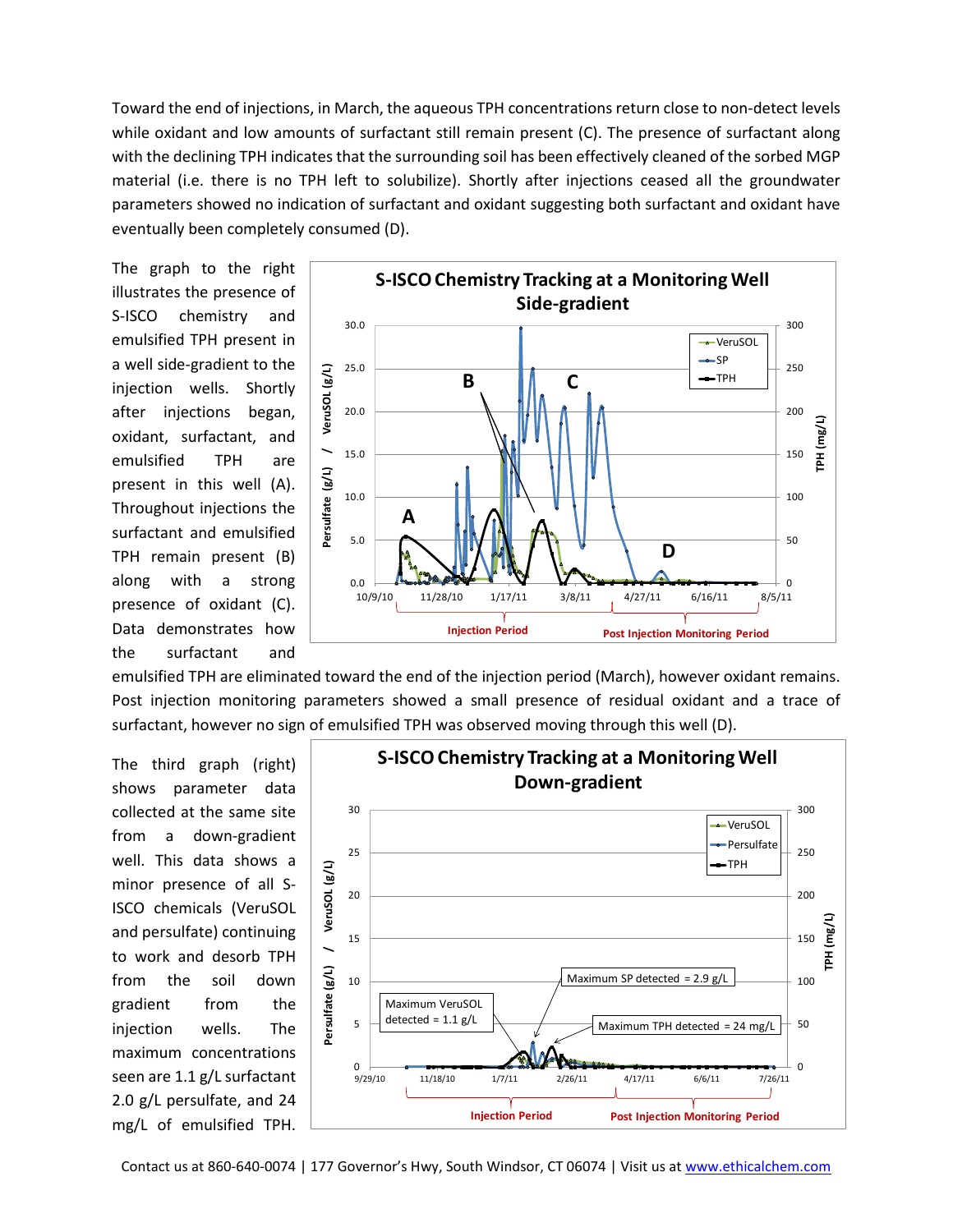These low concentrations indicate that successful oxidation reactions took place up gradient between the injection wells and this location as the chemicals traveled. The chemistry was present in this well in early January, approximately 3 months into the injection period. Following the completion of injections, neither the injected chemistry nor elevated TPH is observed at this down gradient well, indicating all chemistry was destroyed on the site, and no residual S-ISCO material or desorbed TPH travelled further in the subsurface throughout the 4 month post-injection monitoring period.

#### **Example 2: Laboratory test data on oxidation of emulsified TPH and theoretical projection of travel**

Laboratory tests were completed for various sites to evaluate the oxidation of emulsified contaminants. An emulsion was prepared for each project by thoroughly shaking site soil with a VeruSOL surfactant solution. The aqueous phases were removed and treated with alkaline activated sodium persulfate; there

was no soil present during this oxidation test. The evaluation of these results is intended to provide theoretical examples of the time required to destroy emulsified contaminants.

This graph on the right (top) illustrates projected movement of emulsified TPH from a contaminated site. This projection uses the rate of TPH destruction observed in the laboratory during an aqueous phase oxidation test to generate an estimate of potential contaminant movement assuming a groundwater seepage velocity of 0.1 ft/day where TPH was emulsified by surfactant from contaminated site soil. As illustrated, the emulsions began with aqueous TPH concentrations of about 3,300 mg/L and 650 mg/L. In the time it takes to oxidize the TPH down to 10 mg/L the emulsified contaminants could potentially travel between 8 – 10 ft for these two scenarios.



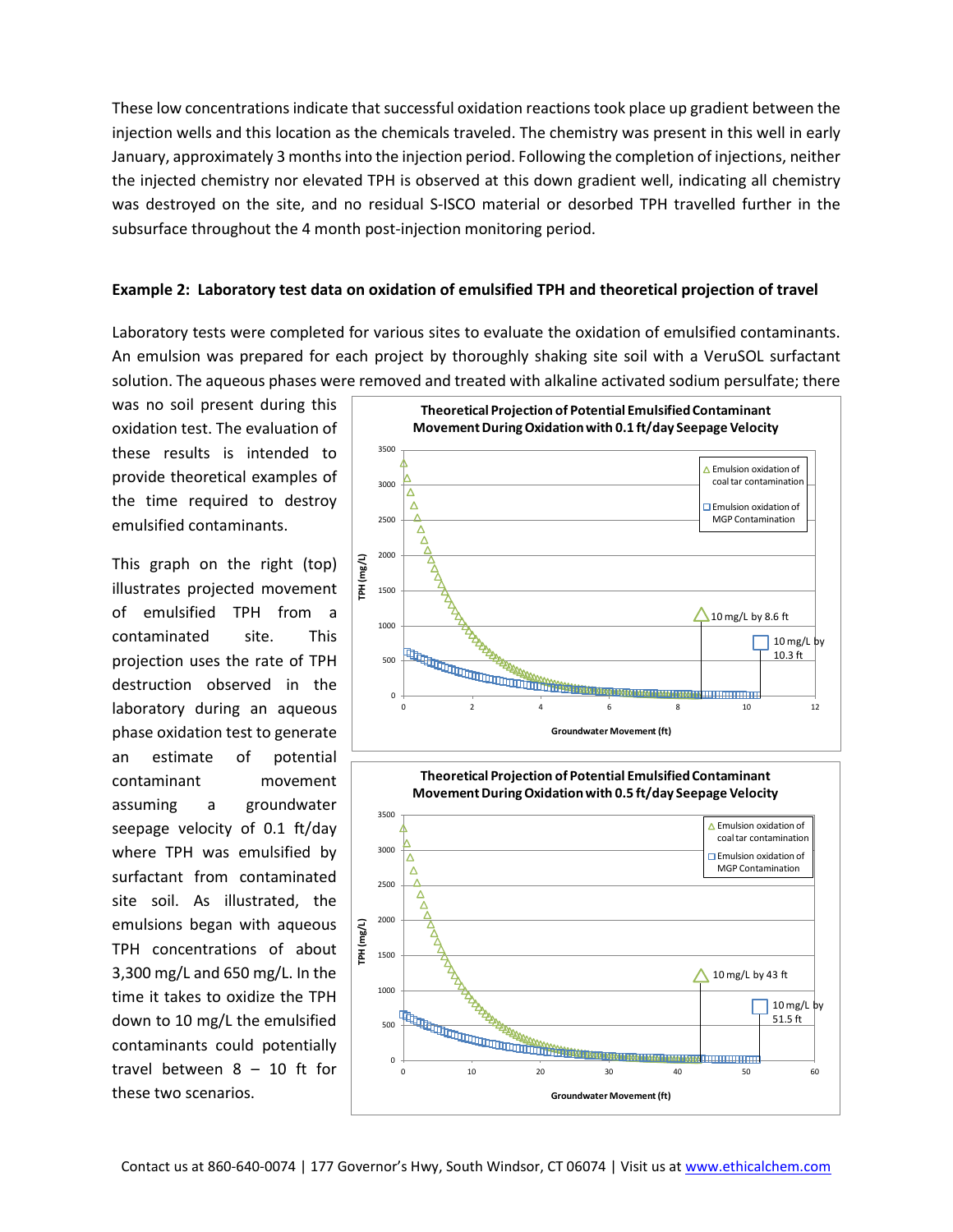The bottom graph depicts the potential travel with a relatively high seepage velocity of 0.5 ft/day. As illustrated in this graph the potential TPH may travel between  $43 - 52$  ft by the time the TPH reaches 10 mg/L.

As these two theoretical graphs show, the emulsified contamination is rapidly degraded to below 100 mg/L by 24 – 26 ft in both scenarios where the ground water velocities are 0.1 ft/day and 0.5 ft/day. In a field implementation scenario it is unlikely the emulsion would travel as swiftly as predicted by this theoretical projection because unlike in the lab, emulsification and oxidation would occur simultaneously rather than sequentially, and emulsified TPH concentrations would not reach as high levels.

### **Example 3: Laboratory test data on surfactant oxidation**

Laboratory tests were completed to evaluate the effect of sodium persulfate (oxidant) on the surfactant in the presence and absence of a contaminant and to test the hypothesis that when surfactant, oxidant, and contaminant are all present within a system, the contaminant is primarily subject to oxidation first,

before the surfactant due to the molecular characteristics of each. The contaminant used was a nonaqueous phase liquid (NAPL) consisting of diesel range total petroleum hydrocarbons (TPH). Interfacial tension (IFT) was measured to evaluate the presence of surfactant. The IFT of pure water is about 72 mN/m, and a decrease in IFT to a minimum of approximately 32 mN/m signifies the presence of surfactant. The amount of surfactant used in this test was 10 g/L. A typical field dose of surfactant during S-ISO is 5 – 25 g/L, depending on the type and quantity of contamination.

The top graph to the right shows that after 81 days (2/28) the surfactant is still present (therefore not oxidized) in both the system with NAPL and without NAPL. The next data point, collected at day 152, shows that the surfactant has been oxidized (IFT increased back towards 72 nM/m) in the reaction without NAPL, however it is still





Contact us at 860-640-0074 | 177 Governor's Hwy, South Windsor, CT 06074 | Visit us a[t www.ethicalchem.com](http://www.ethicalchem.com/)